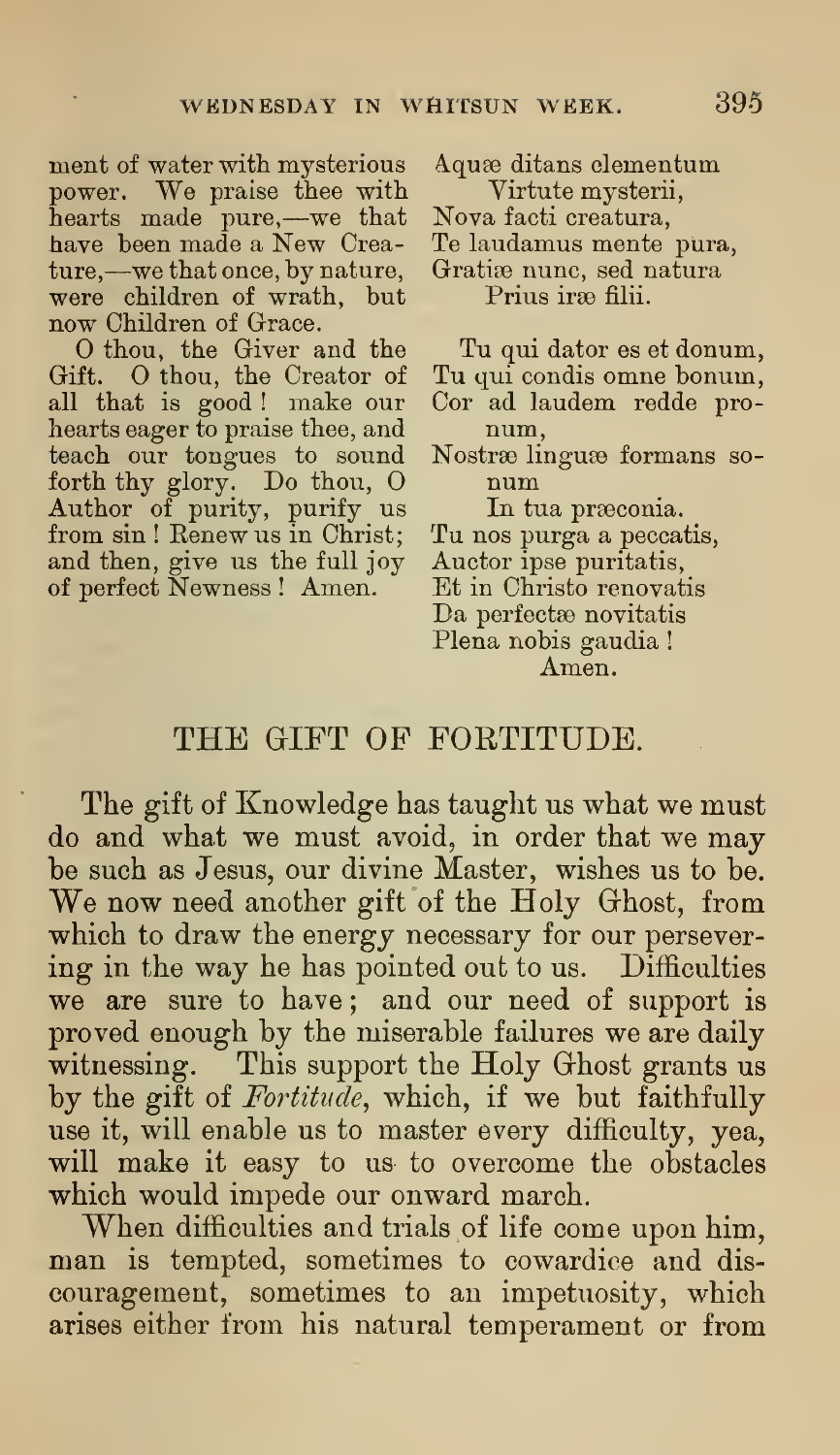pride. These are poor aids to the soul in her spiritual combat. The Holy Ghost, therefore, brings her a new element of strength ;—it is supernatural Fortitude, which is so peculiarly *his* gift, that when our Saviour instituted the seven Sacraments, he would have one of them be for the special object of giving us the Holy Ghost as a principle of energy. It is evident, that having to fight, during our whole lives, against the devil, the world, and ourselves, we need some better power of resistance than either pusillanimity or daring. We need some gift, which will control both our fear, and the confidence we are at times inclined to have in ourselves. Thus gifted by the Holy Ghost, man is sure of victory ; for grace will supply the deficiencies, and correct the impetuosities of nature.

There are two necessities, which are ever making themselves felt in the Christian life ; —the power of resistance, and the power of endurance. What could we do against the temptations of Satan, if the Fortitude of the Holy Spirit did not clad us with heavenly armour and nerve us for the battle ? And is not the World, too, a terrible enemy ? Have we not reason to dread it, when we see how it is every day making victims by the tyranny of its claims and its maxims? What, then, must be the assistance of the Holy Ghost, which is to make us invulnerable to the deadly shafts that are dealing destruction around us !

The passions of the human heart are another obstacle to our salvation and sanctification ; they are the more to be feared, because they are within us. It is requisite that the Holy Ghost change our heart, and lead it to deny itself as often as the light of grace points out to us a way other than that which selflove would have us follow. What supernatural Fortitude we need in order to hate our life,<sup>1</sup> as often

<sup>1</sup> St. John, xii. 25.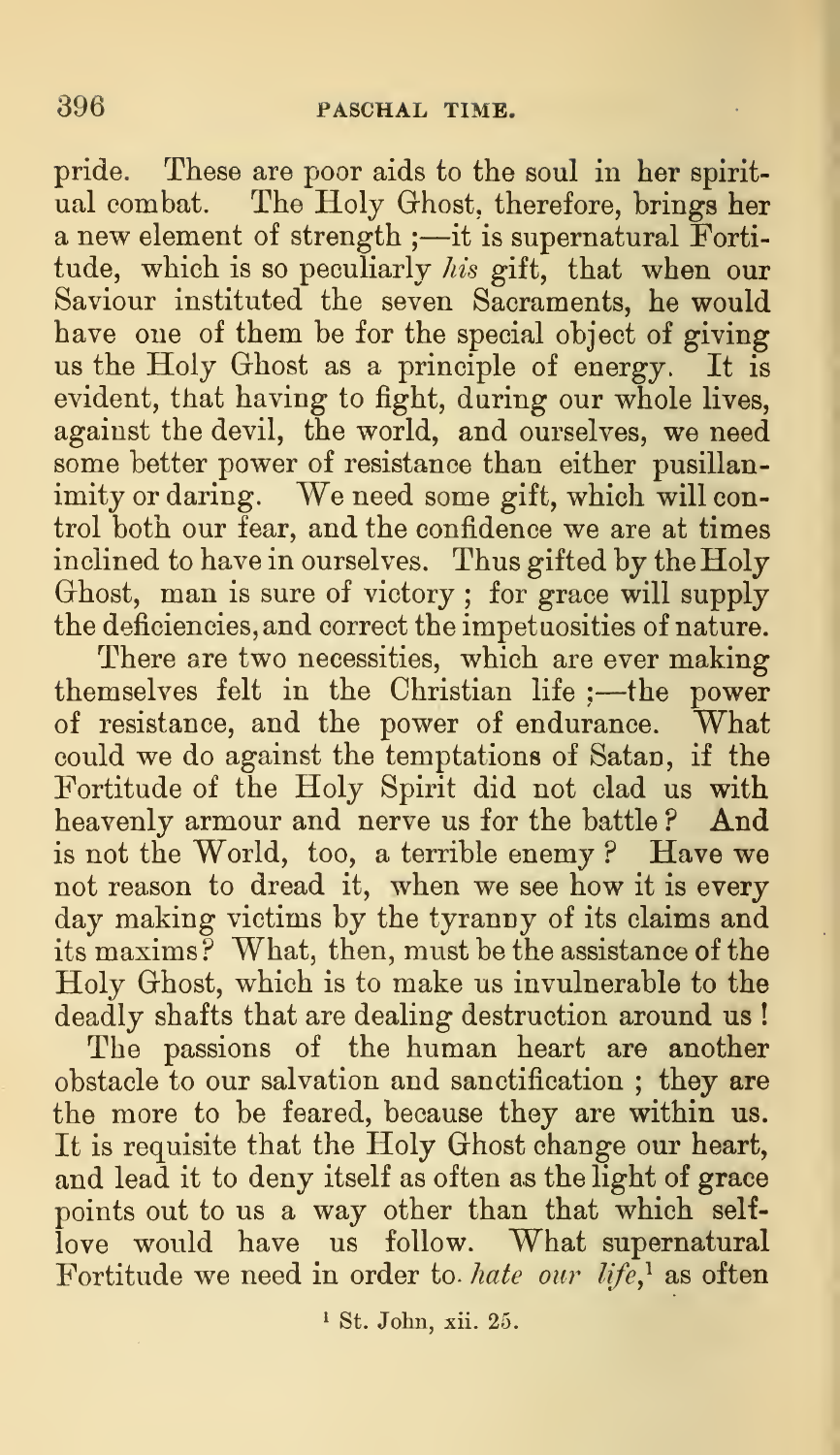as our Lord bids us make a sacrifice, or when we have to choose which of the two  $Masters$  we will serve!<sup>1</sup> The Holy Spirit is daily working this marvel by means of the Gift of Fortitude : so that, we have but to correspond to the Grift, and not stifle it either by cowardice or indiscretion,—and we are strong enough to resist even our domestic enemies. This blessed Gift of Fortitude teaches us to govern our passions and treat them as blind guides ; it also teaches us never to follow their instincts, save when they are in harmony with the law of God.

There are times, when the Holy Spirit requires from a Christian something beyond interior resist-<br>ance to the enemies of his soul :—he must make an outward protestation against error and evil, as often as position or duty demands it. On such occasions, he must bear to become *unpopular*, and console himself with the words of the Apostle :  $If I$  yet pleased men, I should not be the servant of Christ.<sup>2</sup> But the Holy Ghost will be on his side ; and finding him resolute in using his Gift of Fortitude, not only will he give him a final triumph, but he generally blesses that soul with a sweet and courageous peace, which is the result and recompense of a duty fulfilled.

Thus does the Holy Ghost apply the Gift of Fortitude, when there is question of a Christian's making resistance. But, as we have already said, it imparts also the energy necessary for bearing up against the trials, which all must go through who would save their souls. There are certain fears, which damp our courage, and expose us to defeat. The Gift of Fortitude dispels them, and braces us with such a peaceful confidence, that we ourselves are surprised at the change. Look at the Martyrs ; not merely at such an one as Saint Mauritius, the leader of the Theban

<sup>1</sup> St. Matth. vi. 24. <sup>2</sup> Gal. i. 10.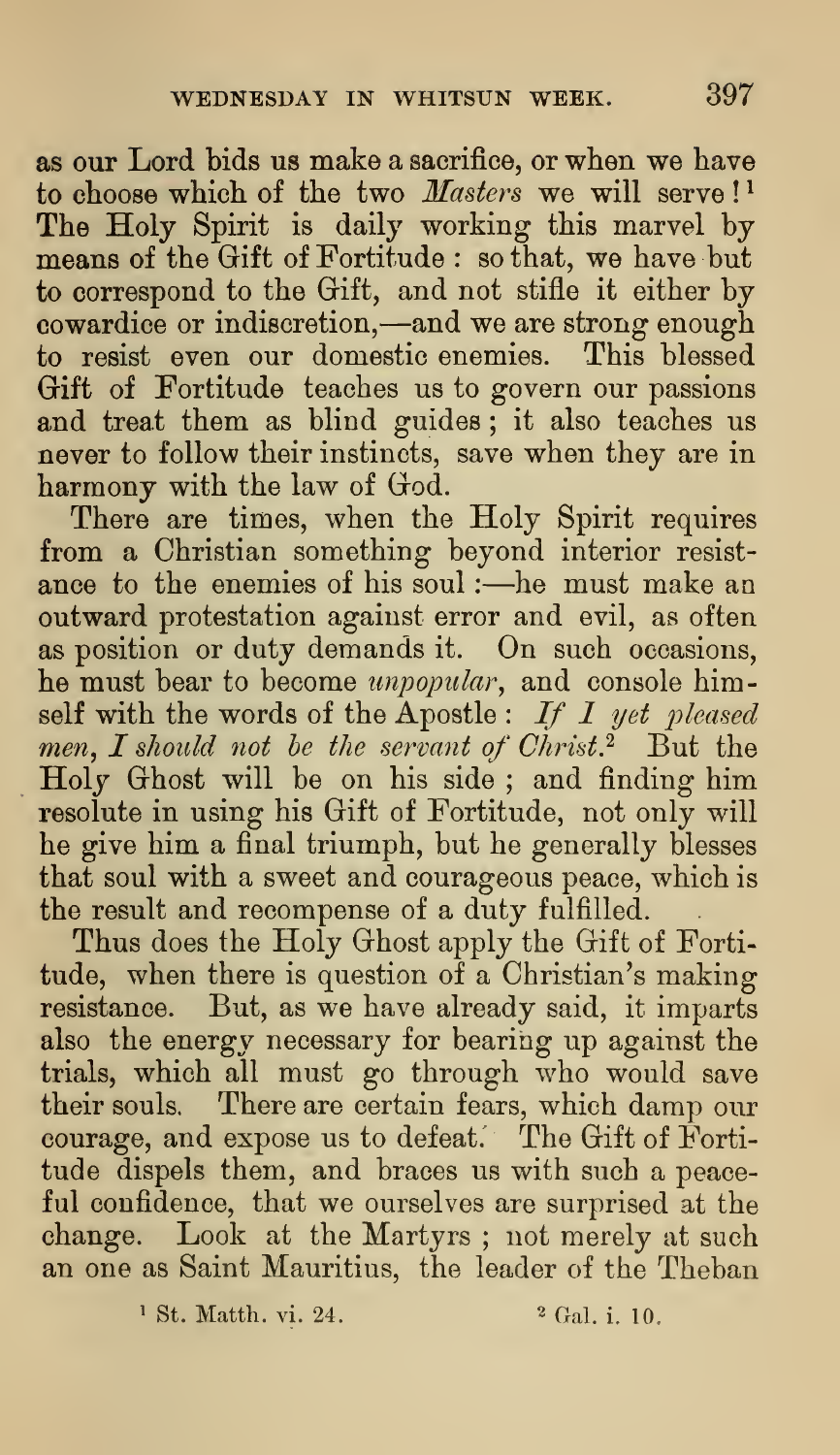Legion, who was accustomed to face danger on the battle-field, but at Felicitas, a mother of seven children, at Perpetua, a high-born lady with everything this world could give her, at Agnes, a girl of thirteen, and at thousands of others like them ; and say, if the gift of Fortitude is not a prompter to heroism ? Where is the fear of death,—that death, the very thought of which is sometimes more than we can bear? And what are we to say of all those lives spent in self-abnegation and privation, with a view to make Jesus their only treasure and be the more closely united with him ? What are we to say of those hundreds and thousands of our fellow- creatures who shun the sight of a distracted and vain world, and make sacrifice their rule? whose peacefulness is proof against every trial, and whose acceptance of the cross is as untiring as the cross itself is in its visit ? What trophies are these of the Spirit of Fortitude ! and how magnificent is the devotedness he creates for every possible duty ! Oh ! truly, man, of himself, is of little worth; but, how grand when under the influence of the  $H$ oly Ghost !

It is the same Divine Spirit who also gives the Christian courage to withstand the vile temptation of human respect, by raising him above those worldly considerations which would make him disloyal to duty. It is He that leads man to prefer, to every honour this world could bestow, the happiness of never violating the law of his God. It is the Spirit of Fortitude that makes him look upon the reverses of fortune as so many merciful designs of Providence that consoles him, when death bereaves him of those who are dear to him ; that cheers him under bodily sufferings, which would be so hard to bear but from his taking them as visits from his heavenly Father. In a word, it is He, as we learn from the Lives of the Saints, that turns the very repugnances of nature